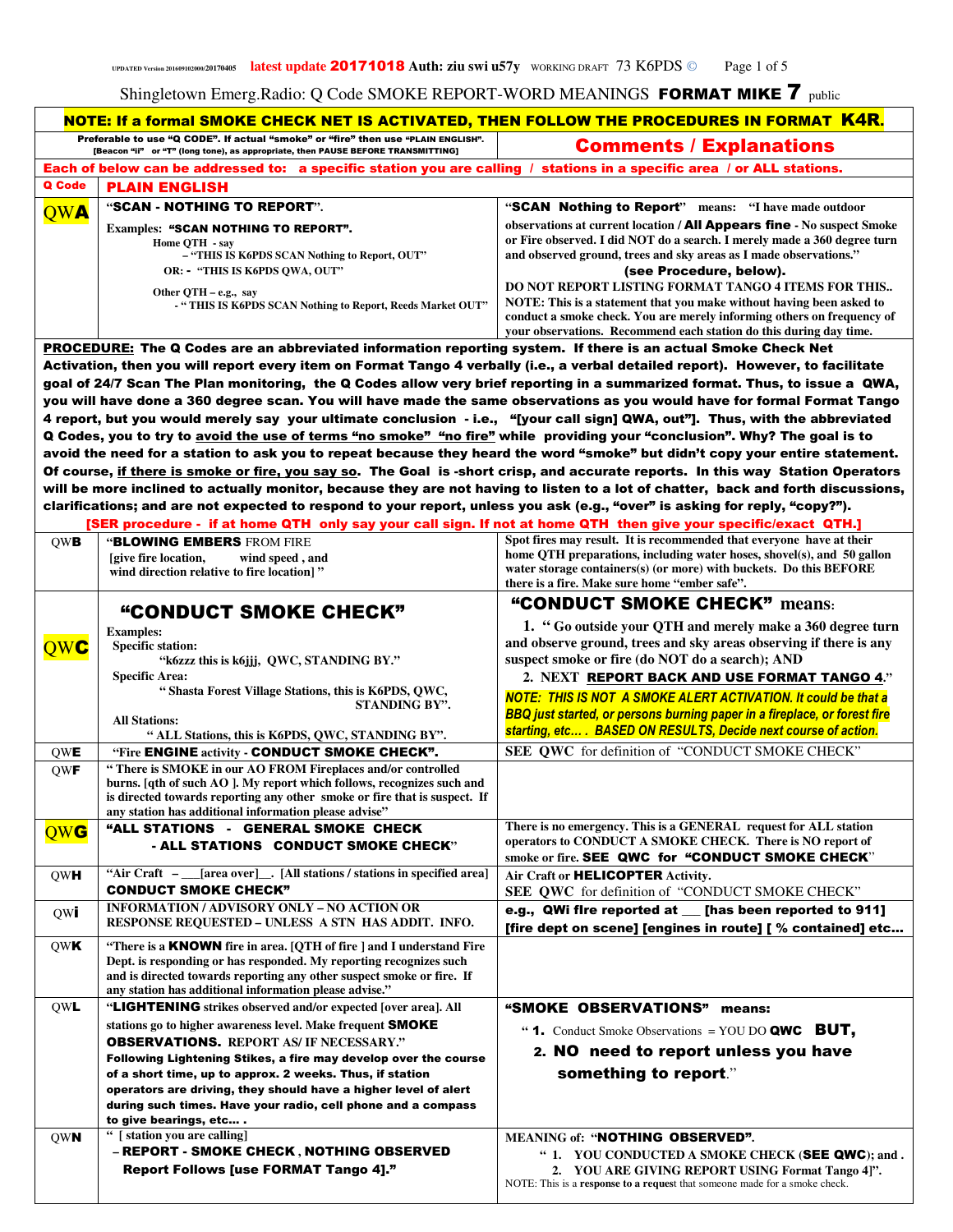| <b>OWO</b> | "OBSERVED - General Smoke / Haze Conditions -<br>Visibility: There is General Smoke / Haze Conditions in<br>our area of operation. My report recognizes such and is directed towards<br>reporting any other suspect smoke or fire Any Station with additional<br>info. please advise. Otherwise, no action planned." | Means: "1. It appears that General Atmospheric smoke is in our AO.<br>2. Source suspected from activity not in our immediate AO.<br>3. If any Station has additional information please advise.<br>4. Otherwise, no action is planned."<br><b>SEE QWO MODIFIERS - DIFINED AT PAGES 4 AND 5.</b> |
|------------|----------------------------------------------------------------------------------------------------------------------------------------------------------------------------------------------------------------------------------------------------------------------------------------------------------------------|-------------------------------------------------------------------------------------------------------------------------------------------------------------------------------------------------------------------------------------------------------------------------------------------------|
|            |                                                                                                                                                                                                                                                                                                                      | QWO NOTE: DO NOT SAY "SMOKE" - INSTEAD SAY "QWO" or "QWO all directions same - Moderate" (see Column K on Fmt.                                                                                                                                                                                  |
|            | Tango 4 for criteria). Another Example: "QWO North West - Heavy" [See PROCEDURE, above regarding terms "smoke"].                                                                                                                                                                                                     |                                                                                                                                                                                                                                                                                                 |
| <b>OWP</b> | "POWER LINES down. Risk of Fire and/or Electrical Danger [give QTH of<br>Power Line Down Location]"                                                                                                                                                                                                                  | Means: "1. Conduct Smoke Observations (defined SEE QWL); BUT<br><b>2.</b> NO need to report unless you have something to report."                                                                                                                                                               |
| <b>OWR</b> | <b>"RADIO TRAFFIC</b><br>[location unknown / or area of concern is].<br>All stations, CONDUCT SMOKE CHECK."                                                                                                                                                                                                          | "Cal Fire <b>RADIO</b> Traffic (or other source) indicates potential fire -<br>location unknown [or stated general area of concern].<br>Conduct Smoke Check (See QWC)."                                                                                                                         |
| QWS        | "SMOKE / [fire] sighted" [USE FORMAT TANGO 4].<br>"SITUATION WAS REPORTED" OR<br>"NEED RELAY"                                                                                                                                                                                                                        | Priority / Emergency - smoke or fire sighted.<br>Give OTH of fire/smoke (use FORMAT TANGO 4 METHODS)                                                                                                                                                                                            |
| <b>QWT</b> | "Travel Mode"<br>[recommend we use the Q Code so other hams don't think you are<br>mobile and talking; and then they, although well meaning, start<br>interrupting our procedures for smoke reporting.]                                                                                                              | "I am in Travel Mode (scanning the Plan Frequencies)<br>and not at my home QTH. If a location follows, it is the<br>location where I was when the observations being<br>reported on (if any) were made. I am making this report<br>from a safe location off of the roadway."                    |
| OWU        | "REPORT- FIELD SMOKE CHECK - UNABLE TO LOCATE."<br><b>[USE FORMAT TANGO 4]</b>                                                                                                                                                                                                                                       | "I went out looking for smoke or fire at [insert specific observation location(s)] and<br><b>UNABLE to locate</b> any source of smoke or fire.                                                                                                                                                  |
| <b>QWV</b> | "VIGILANT WATCH ALERT"                                                                                                                                                                                                                                                                                               | "Be on ALERT due to any / all of the following: High Fire<br>Danger; Red Flag Warning; High Winds advisory; illegal<br>burning / camp fires; and/or any POTENTIAL arsonists<br>(REPORT - DO NOT ENGAGE).<br>(If arsonists are reported – then use QWW).                                         |
| <b>OWW</b> | "WARNING - REPORTS OF ARSONIST(S) IN AREA (INSERT AREA)."<br>Advise if REPORTS ARE - "CONFIRMED" OR - "NOT CONFIRMED".                                                                                                                                                                                               | "All Stations BOLO FOR ARSONIST(S). REPORT IMMED. TO 911. GET<br><b>COMPLETE DESCRIPTIONS OF VEH. AND PERSONS. DO NOT ENGAGE."</b>                                                                                                                                                              |

| <b>OTHER SER</b><br><b>PRO WORDS:</b>                  | <b>MEANINGS:</b><br>SER                                                                                                                           |
|--------------------------------------------------------|---------------------------------------------------------------------------------------------------------------------------------------------------|
| "NEED RELAY"                                           | I need a station to relay my information to 911 or<br>other                                                                                       |
| "REPORT - SMOKE CHECK"<br>"REPORT - FIELD SMOKE CHECK" | <b>Use FORMAT TANGO Tango 4.</b><br><b>Use FORMAT TANGO Tango 4.</b>                                                                              |
| "SITUATION WAS REPORTED"                               | I have already reported situation to 911, or other                                                                                                |
| "OUT"                                                  | MEANING: You do not expect a reply to your transmission, and communications has ended between you and the other<br>station. NO REPLY IS EXPECTED. |
| "QRT"                                                  | MEANING IS: "I am suspending operation". [closing down my station].                                                                               |
|                                                        |                                                                                                                                                   |

# While Traveling Use QWT Procedures

QWT - "I am in Travel Mode and not at my home QTH. If a location follows, it is the location where I was when the observations being reported on (if any) were made. I am making this report from a safe location off of the roadway."

| Sample                                                                                | Meaning                                                                                         |  |  |  |
|---------------------------------------------------------------------------------------|-------------------------------------------------------------------------------------------------|--|--|--|
| Transmission                                                                          |                                                                                                 |  |  |  |
| "This is K6XYZ QWT, out."<br>"I am in travel mode and scanning the Plan Frequencies." |                                                                                                 |  |  |  |
| "This is K6XYZ QWT                                                                    | "[insert above meaning of QWT code] and the following Observation was made from mileage         |  |  |  |
| highway 44 marker 2600                                                                | marker 26.00 on highway 44 while heading East bound, QWA, out."                                 |  |  |  |
| Echo, QWA, out"                                                                       | [Note: since a direction of travel is indicated, then this was a looking forward and left/right |  |  |  |
|                                                                                       | limited scan when you were driving.]                                                            |  |  |  |
| "This is K6XYZ QWT                                                                    | [insert above meaning of QWT code] and the following Observation was made from Costco           |  |  |  |
| Costco Redding, QWA, out"                                                             | in Redding, QWA, out" [Note: since no direction of travel is stated, this is a 360 degree       |  |  |  |
|                                                                                       | scan.]                                                                                          |  |  |  |
|                                                                                       |                                                                                                 |  |  |  |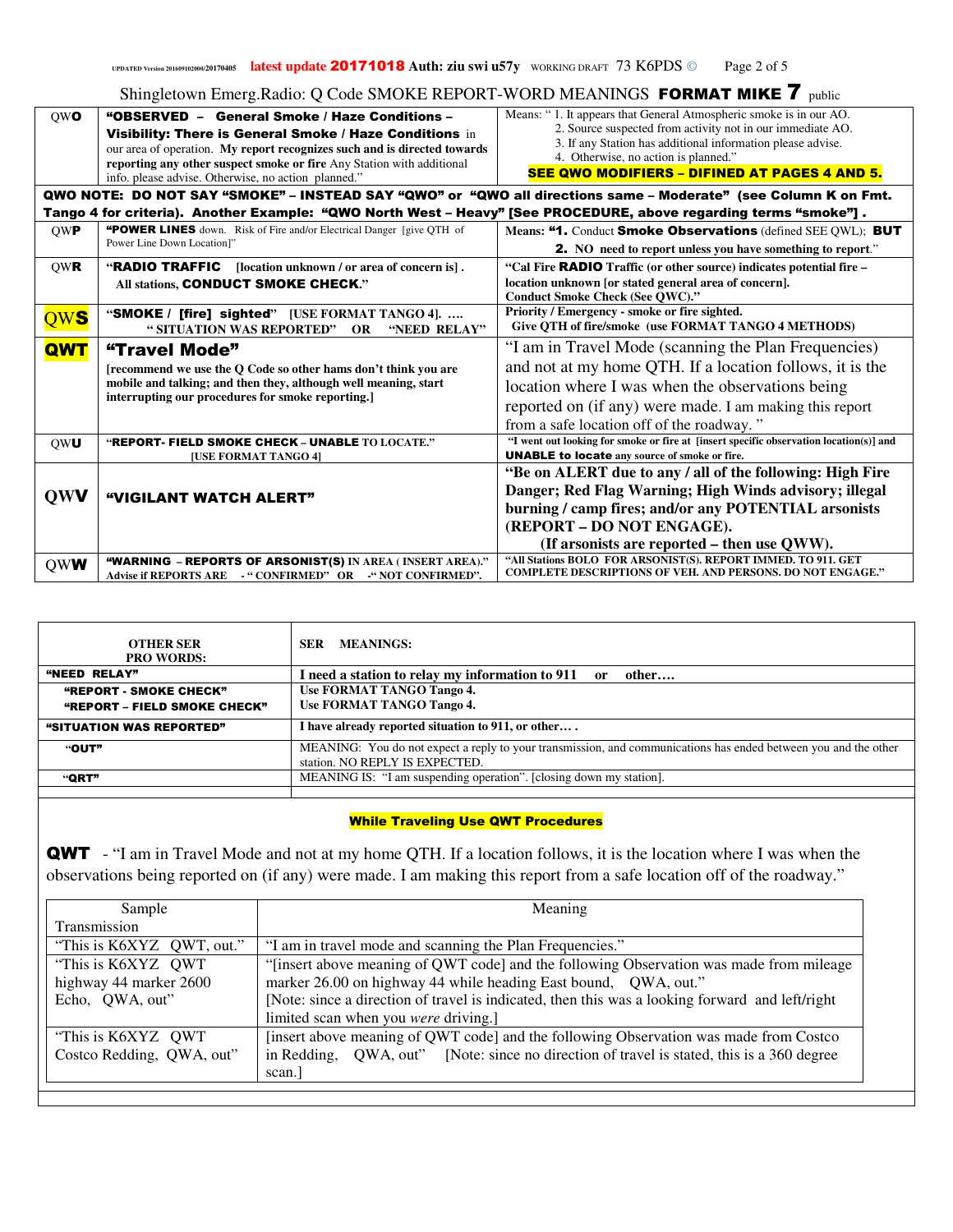**UPDATED Version 201609102000/<sup>20170405</sup> latest update** 20171018 **Auth: ziu swi u57y** WORKING DRAFT 73 K6PDS © Page 3 of 5

Shingletown Emerg.Radio: Q Code SMOKE REPORT-WORD MEANINGS FORMAT MIKE 7 public

 Explanation: **In January 2017, AB 1785 went into effect** and prohibits use of a "wireless device" while driving. Unfortunately, the term "wireless device" has been broadly interpreted by some to include mobile radios, nullifying the amateur radio exemption that had previously been in place. We could be ticketed (and there are reports that some have been) for using our mobile radio while driving.

Until the law can be clarified to assure that mobile operations while driving are legal, we are going to make the following changes to our procedure. **No longer advise you are "Mobile".** Use "QWT" and below procedure.

*Recommended Procedure: If someone attempts contact with you while you are driving, or you wish to initiate contact with someone while you are driving, then: Before responding, or initiating contact, the traveling Station Operator(s) is to locate a convenient and safe location to pull off the roadway, stop their vehicle, and make a contact, or make a smoke report. In no case should the traveler stop on the side of a freeway; you should pull off at an exit, stop in a safe location and call in. Where possible plan your travel so contacts are made prior to entering a freeway or after exiting one.* 

> *As to potential arsonists in an area – use discretion. May want to initially use q code only – e.g., "this is K6xyz QWW, Nora Lake area – unconfirmed – out"*

### PLEASE CARRY THIS FORM AND OTHER SMOKE REPORT FORMS WITH YOU AND YOUR RADIO

1. FOR ACTIVATED FORMAL SMOKE REPORT NET USE FORMAT K4R.

2. FOR FORMAL NET REPORTING ON KNOWN FOREST FIRE USE QXi B

3. The above are "special" local Shingletown Smoke Report Q Codes to assist with smoke /fire detection, and reporting, in our mountainous area with shifting winds, and terrain which makes locating a fire difficult.

4. We need Ham Radio Operators to assist. We need a Net work of Station Operators following the plan.

If you see a fire – call 911 and report it. This is not a substitute for 911.

NOTE: IF YOU ARE REALLY CONCERNED, BE SURE TO CALL 911. THEN ACTIVATE SMOKE REPORT NET USE  $\overline{\text{K4R}}$ 

| Deg. Min. Sec.                                                                                                                                             | Underlined portion is what is converted in each of below:<br>Degrees & Dec. Min. Decimal Degrees |                                                                                                                                                                       |               | Deg. Min. Sec. / Degrees & Dec.Min / Decimal Degrees to proof this section |
|------------------------------------------------------------------------------------------------------------------------------------------------------------|--------------------------------------------------------------------------------------------------|-----------------------------------------------------------------------------------------------------------------------------------------------------------------------|---------------|----------------------------------------------------------------------------|
| ===========<br>40 $^{\circ}$ 05' 18"                                                                                                                       | =============<br>$40^{\circ} 05$                                                                 |                                                                                                                                                                       | ============= |                                                                            |
|                                                                                                                                                            | $ACTION: 18/60$ Converted>> 3<br>Result>> = $40^{\circ}$ 05.3                                    |                                                                                                                                                                       |               |                                                                            |
|                                                                                                                                                            | $40^{\circ}$ 05.3                                                                                | $40^{\circ}$                                                                                                                                                          |               |                                                                            |
|                                                                                                                                                            |                                                                                                  | ACTION 05.3 /60 Converted>> .08833<br>Result>> = $40.08833^{\circ}$                                                                                                   |               |                                                                            |
|                                                                                                                                                            | $40^{\circ}$                                                                                     |                                                                                                                                                                       | 40 .08833°    |                                                                            |
|                                                                                                                                                            |                                                                                                  | 05.3 < <converted .08833="" <math="">X 60 <math>\leftarrow</math> ACTION<br/><math>40^{\circ}</math> 05.3 &lt;<result< th=""><th></th><th></th></result<></converted> |               |                                                                            |
| $40^{\circ} 05'$                                                                                                                                           | $40^{\circ}$ 05 $\frac{3}{5}$                                                                    |                                                                                                                                                                       |               |                                                                            |
| $40^{\circ}$ 05' 18" < <result< td=""><td>18" &lt;<converted <math="">.3 \times 60 \leftarrow ACTION</converted></td><td></td><td></td><td></td></result<> | 18" < <converted <math="">.3 \times 60 \leftarrow ACTION</converted>                             |                                                                                                                                                                       |               |                                                                            |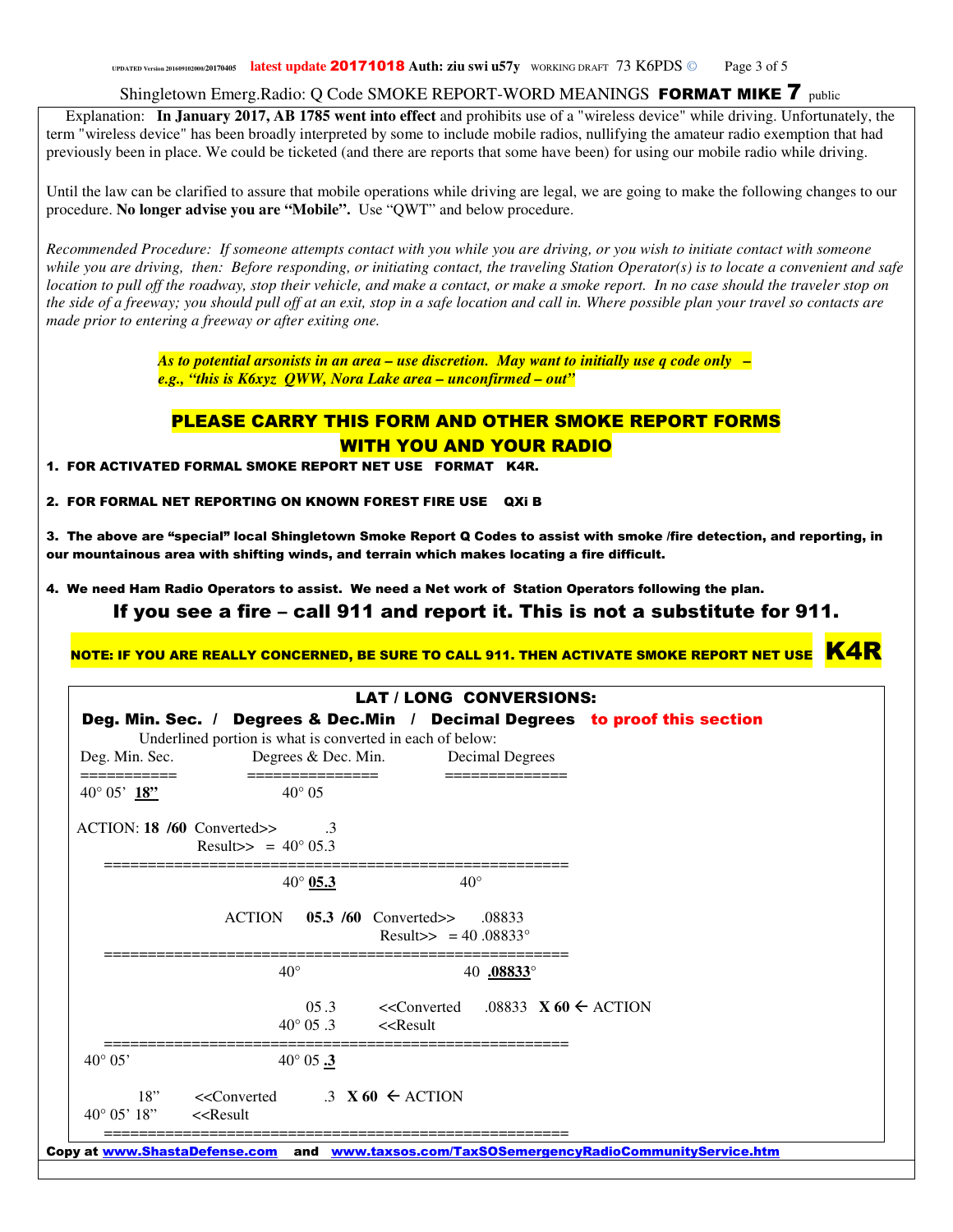## QWO Modifiers: "None", "Light", "Moderate", "Heavy".

 "**Visible Range**" = the point at which even high-contrast objects (e.g., a dark forested mountain viewed against the sky at noon) totally disappear. ("Visible Range" DERIVED FROM: Shasta County Wildfire Smoke – a Guide for Public Health Officials – revised May 2016)

"Beyond Visible Range" = the identified object (e.g., mountain, hill, etc...) when viewed against the sky at noon" is NOT visible due to the smoke/haze.

"Heavy" = the OUTLINE of the identified object (e.g., mountain, hill, etc....) when viewed against the sky at noon is BARELY visible due to the smoke/haze.

 Photo illustrates a HEAVY HAZE CONDITION.

"Heavy"

[OUTLINE of the identified objects BARELY visible]

"Moderate" = the identified object (e.g., mountain, hill, etc...) when viewed against the sky at noon is visible, BUT the trees, rocks, surface detail, and/or other ground terrain on the identified object are NOT visible due to the smoke/haze.

Buildings on left illustrate a Moderate Haze condition.

"Moderate"

[Details on surface not visible]



Building on extreme right illustrates a Light Haze condition.

"Light"

[Details on surface visible]

"Light" = the identified object (e.g., mountain hill, etc...) when viewed against the sky at noon is visible AND the trees, rocks, surface detail, and/or other ground terrain on the identified object are ALSO VISIBLE.

buildings in background illustrates a

> "Light" Haze condition

[details on surfaces visible]